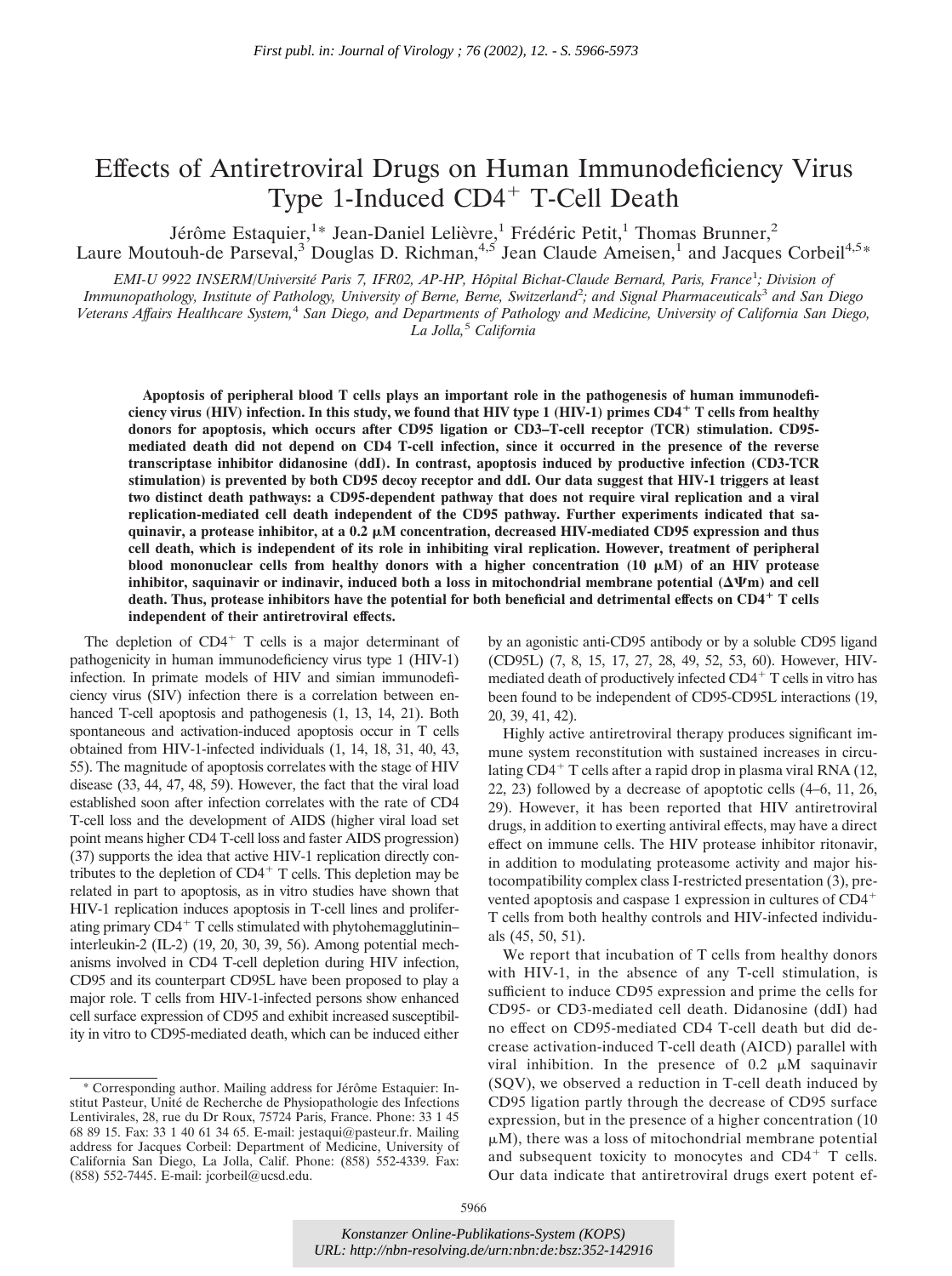fects on HIV-mediated T-cell death dependent and independent of T-cell infection.

#### **MATERIALS AND METHODS**

**Reagents.** Murine anti-human CD3 (UCHT1) and CD95 (CH11 and 7C11) were from Coulter Corporation, Miami, Fla.; CD14, CD19, CD56, and CD8 antibodies were from Pharmingen, San Diego, Calif. Soluble CD95 receptor decoy (human CD95-Fc immunoglobulin [Ig] fusion protein) was a gift from C. Ware (La Jolla Institute for Allergy and Immunology, La Jolla, Calif.). Fluorescein isothiocyanate (FITC)-labeled CD95 monoclonal antibody (MAb; UB2, IgG1 isotype) and PC5-labeled CD4 MAb (13B8.2) were from Coulter Corporation, and PerCP-labeled CD8 MAb (Leu 2a) was from Becton Dickinson, Mountain View, Calif.; recombinant human IL-2 was kindly provided by Chiron Corporation (Emeryville, Calif.). As a peptide competitive inhibitor of the caspases, zVAD-fmk, an irreversible broad caspase inhibitor (Bachem), was utilized. Other reagents were annexin V-FITC (Boehringer Mannheim, Indianapolis, Ind.), DiOC6 (Molecular Probes, Eugene, Oreg.); ddI, a reverse transcriptase inhibitor (Sigma, St. Quentin, France); and SQV and indinavir (IDV), two HIV protease inhibitors.

**Cells and culture conditions.** Heparinized venous peripheral blood was obtained from HIV-seronegative healthy donors. Peripheral blood mononuclear cells (PBMC) were isolated from these samples by Ficoll-Hypaque density gradient centrifugation and then cultured in RPMI 1640 (Gibco/BRL, Gaithersburg, Md.). They were supplemented with 10% heat-inactivated fetal bovine serum (Summit Biotechnology, Greeley, Colo.), 2 mM L-glutamine, 1 mM sodium pyruvate (Gibco), and penicillin-streptomycin (Gibco). When indicated, purified CD4<sup>+</sup> T cells were obtained by depleting PBMC of B cells, NK cells, and CD8<sup>+</sup> T cells by using CD19, CD56, and CD8 MAbs and magnetic beads coated with anti-mouse IgG (Dynal, Lake Success, N.Y.). PBMC were incubated in the absence or presence of HIV at the indicated multiplicity of infection (MOI) for 2 h at 37°C, washed, and then cultured for 4 days in the absence or presence of HIV drugs (ddI, SQV, and IDV). Where indicated, cells were then incubated with either the agonistic CD95 MAb or the anti-CD3 MAb.

**T-cell proliferation.** CD4<sup>+</sup> T cells were cultured in 96-well culture plates (Becton Dickinson) at  $5 \times 10^4$ /ml for T-cell proliferation. Antibodies (anti-CD28, 1  $\mu$ g/ml; anti-CD3,  $1 \mu g/ml$ ) were used in solution. Cells were cultured for 3 days, pulsed overnight with  $[3H]$ thymidine (0.5 µCi; Amersham), and harvested before scintillation counting.

**Virus preparation.** High-titered stocks of HIV- $1_{LAI}$  (10<sup>6</sup> 50% tissue culture infective doses/ml) were prepared by inoculating CEM at an MOI of 0.001 followed by culture for 10 days. Ten milliliters of this culture was added to 400 ml of uninfected CEM ( $5 \times 10^5$  cells/ml) and grown for 5 to 7 days until abundant syncytia were present. The cells were pelleted  $(300 \times g$  for 10 min) and then resuspended in 1/100 of the initial volume for 8 h. The supernatant was clarified by centrifugation (800  $\times$  g for 10 min). HIV p24 antigen was measured by an enzyme immunoassay as described by the manufacturer (Abbott Laboratories, North Chicago, Ill.).

**Measurement of cell death.** Live cells were counted in duplicate by light microscopy using trypan blue dye exclusion. Phosphatidylserine exposure of dying cells was identified by using FITC-conjugated annexin V (R&D Systems, Abingdon, United Kingdom) and two-color flow cytometry (16). Briefly, cells were first stained by incubating them with labeled antibodies, washed with phosphate-buffered saline, and then incubated again in binding buffer with FITCannexin V (20 min, 4°C), according to the manufacturer's instructions. The percentage of dying  $CD4^+$  T cells was calculated as follows:  $[CD4^+$  annexin<sup>+</sup>/  $(CD4^+$  annexin<sup>+</sup> +  $CD4^+$  annexin<sup>-</sup>)]  $\times$  100. The percentage of dying cells was also assessed by flow cytometry using DiOC6, which measures loss in mitochondrial membrane potential ( $\Delta \Psi$ m).

**RNase protection assay.** The CD95L RNase protection assay was performed as described by the manufacturer (Ambion, Austin, Tex.). CD95L cDNA was kindly provided by S. Nagata (Osaka Bioscience Institute, Osaka, Japan).  $\beta$ -Actin was used as a control. Twenty micrograms of total RNA was hybridized with radiolabeled antisense RNA transcripts, prior to digestion with RNase  $T_1$ . The samples were separated by urea-sodium dodecyl sulfate-polyacrylamide gel electrophoresis, and then the gels were exposed to X-ray film.

**Cell surface staining.** Two-color flow cytofluorometry was performed by costaining cells with directly labeled MAbs (including isotype controls). Lymphocytes were gated under forward and side scatter light parameters.

**Statistical analysis.** Statistical significance was calculated by Student's *t* test.



FIG. 1. HIV-1<sub>LAI</sub>-induced CD95 expression. (A) CD95 expression in  $CD4^+$  T cells of an uninfected individual ( $\overline{HIV}$ ) and an  $\overline{HIV}$ infected  $(HIV^+)$  individual assessed by two-color flow cytometry using CD4- and CD95-labeled antibodies. Numbers indicate percentages in each quadrant. (B) PBMC from a healthy donor were incubated for 2 h in the absence (None) or presence of  $HIV-1<sub>LAI</sub>$  at different MOIs (0.001, 0.01, or 0.1) and then washed and further incubated for 4 days in medium alone. CD95 expression was assessed in  $CD4^+$  T cells by two-color flow cytometry. Numbers indicate percentages in each quadrant. (C) The proportion of CD4<sup>+</sup> T cells expressing CD95 was calculated as follows:  $[CD4^+ CD95^+/(CD4^+ CD95^+ + CD4^+ CD95^-)] \times$ 100. Results are the means  $\pm$  standard deviations of four independent experiments. Statistical significance was assessed by Student's *t* test (\*,  $P < 0.05$ ; ns, no significant statistical difference).

## **RESULTS**

**HIV-1 primes quiescent healthy donor CD4 T cells for death in response to CD95 and CD3–T-cell receptor (TCR)**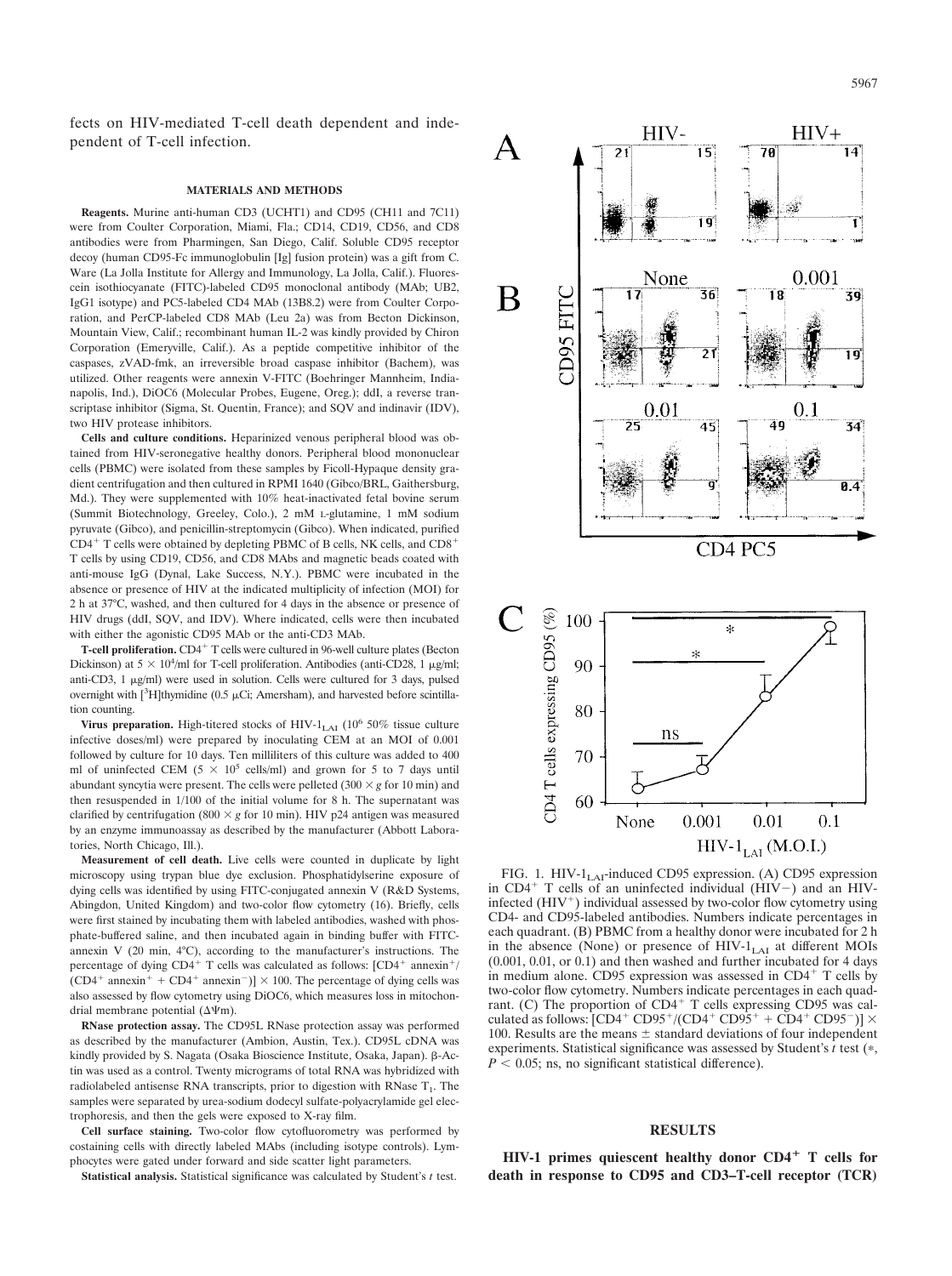

FIG. 2. HIV-1<sub>LAI</sub>-mediated priming of CD4<sup>+</sup> T cells for CD95-induced death. (A) PBMC were incubated for 2 h in the absence (None) or presence of HIV- $1_{LA}$  (MOI of 0.01), and cells were washed and incubated for 4 days in medium alone (Medium) or in the presence of an agonistic CD95 MAb (1  $\mu$ g/ml) (CD95 MAb). Numbers indicate percentages in each quadrant. Dying CD4<sup>+</sup> T cells were assessed by two-color flow cytometry, with PC5-labeled CD4 MAb and FITC-labeled annexin V. (B) The percentage of dying CD4<sup>+</sup> T cells was calculated as follows: [CD4<sup>+</sup> annexin<sup>+</sup>/(CD4<sup>+</sup> annexin<sup>+</sup> + CD4<sup>+</sup> annexin<sup>-</sup>)]  $\times$  100. Results are the means  $\pm$  standard deviations of three independent experiments. Statistical significance was assessed by Student's *t* test (\*,  $P < 0.05$ ; ns, no significant statistical difference). (C) Purified CD4<sup>+</sup> T cells were incubated for 2 h in the absence (O) or presence ( $\bullet$ ) of HIV-1<sub>LAI</sub> (MOI of 0.01) and then washed and incubated for 4 days in medium alone (-) or in the presence (+) of an agonistic CD95 IgM MAb (1  $\mu$ g/ml). Percentages of dying CD4<sup>+</sup> T cells were assessed by two-color flow cytometry, with CD4 MAb and annexin V, and were calculated as follows:  $[CD4^+$  annexin<sup>+</sup>/(CD4<sup>+</sup> annexin<sup>+</sup> + CD4<sup>+</sup> annexin<sup>-</sup>)]  $\times$  100. Each symbol represents one individual donor, and bars represent mean values in each group. Statistical significance was assessed by Student's  $t$  test ( $*, P < 0.05$ ; ns, no significant statistical difference). (D) Caspase inhibitor decreased CD95-mediated T-cell death.  $CD4^+$  T cells were incubated for 2 h in the absence ( $\square$ ) or presence ( $\blacksquare$ ) of HIV-1<sub>LAI</sub> (MOI of 0.01) and then washed and further incubated in medium alone for 4 days. CD4<sup>+</sup> T cells were then further incubated for 18 h in the absence (–) or presence (+) of 1  $\mu$ g of agonistic anti-CD95 (CD95 MAb) per ml and in the absence (–) or presence (+) of a 2  $\mu$ M ("2") or a 20  $\mu$ M ("20") concentration of the broad caspase inhibitor zVAD-fmk. Percentages of dying CD4+ T cells were assessed by flow cytometry with annexin V. The percentage of dying  $CD4^+$  T cells was calculated as follows:  $[CD4^+$  annexin<sup>+</sup>/ $(CD4^+$  annexin<sup>+</sup> +  $CD4^+$  annexin<sup>-</sup>)]  $\times$  100. Results are the means  $\pm$  standard deviations of three independent experiments. Statistical significance was assessed by Student's *t* test (\*,  $P < 0.05$ ).

**ligation.** Since HIV-1 replication is promoted by T-cell activation and proliferation, HIV-1-mediated T-cell death has been mainly explored in productively infected cultures of proliferating T cells. In HIV-1-infected persons viral replication is continuous, but the vast majority of T cells are in a noncycling state, and while they are continuously exposed to high concentrations of viral particles, only a small proportion of the particles are infectious (46). Thus, contact and/or penetration of noninfectious particles (without replication) could be sufficient to induce dysregulation in cell death programs, leading thereafter to CD4 T-cell apoptosis.

To investigate if T cells can be primed for death by HIV, we incubated quiescent healthy donor PBMC in vitro with HIV- $1_{\text{LAI}}$  for 2 h, followed by washing and further incubation for 4 days in medium alone, in the absence of any additional T-cell stimulus. Since HIV-infected individuals have an increased proportion of  $CD4^+$  T cells expressing the CD95 receptor (7, 15, 17, 28) (Fig. 1A), which show an enhanced in vitro sensitivity to death induced either by CD95 ligation or by CD3-TCR stimulation, we first assessed CD95 expression in our model. We showed an increase in the proportion of  $CD4<sup>+</sup>$  T cells expressing CD95 determined by flow cytofluorimetric analysis. This increase was proportional to the HIV-1 inoculum used (Fig. 1B and C). Whereas healthy adult donor PBMC have around  $60\%$  of CD4<sup>+</sup> T cells expressing CD95, PBMC in our experiment increased their CD95 expression to nearly 100% when they were incubated with  $HIV-1<sub>LAT</sub>$  at an MOI of 0.1 (Fig. 1C). In addition, the percentage of these  $CD4^+$  T cells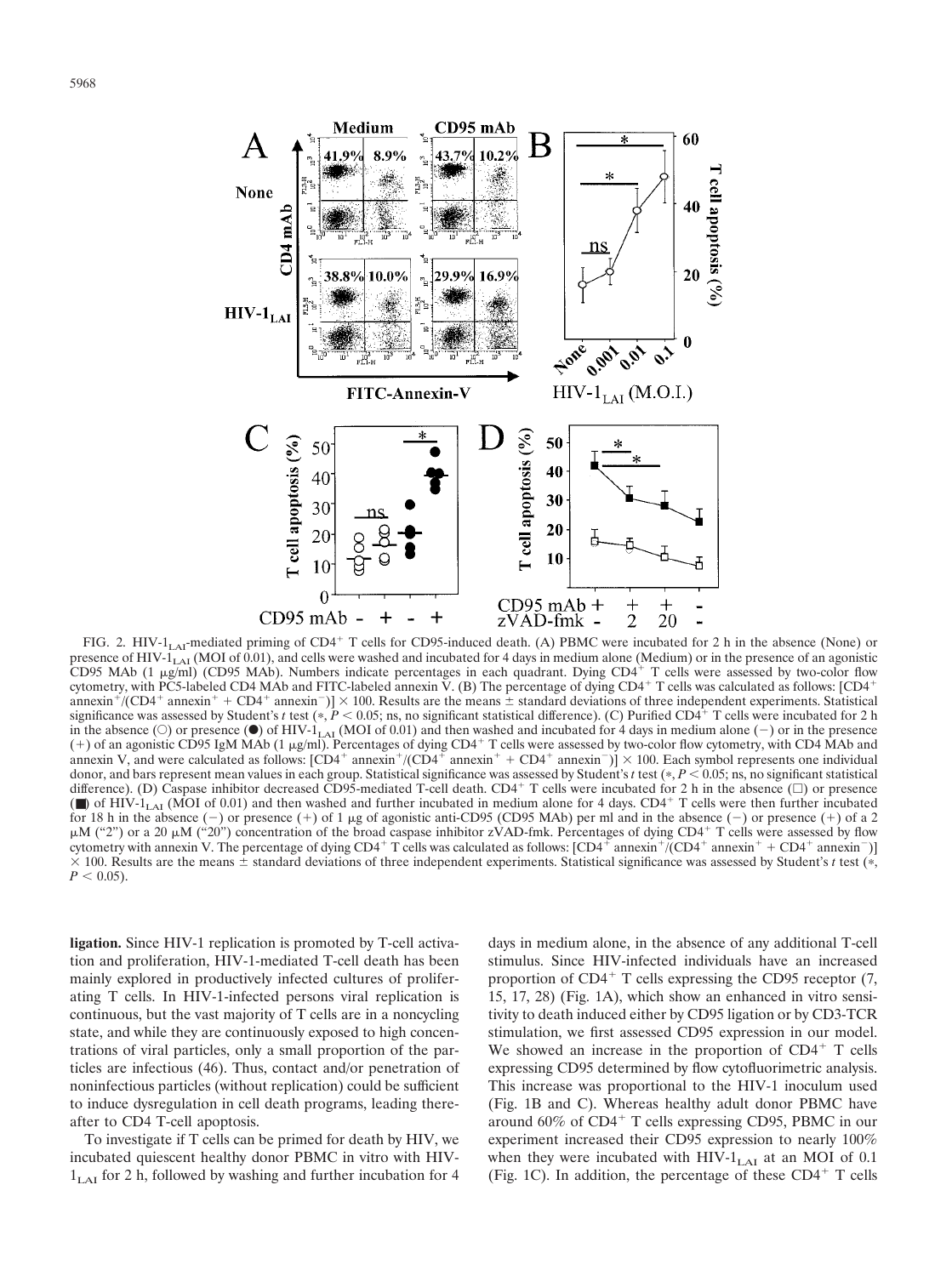

FIG. 3. HIV-1<sub>LAI</sub>-mediated priming of  $CD4^+$  T cells for CD3-in-<br>duced death. (A) HIV-1-mediated priming of  $CD4^+$  T cells for CD3induced T-cell death. PBMC were incubated for 2 h in the absence (open bars) or presence (solid bars) of  $HIV-1<sub>LAI</sub>$  (at an MOI of 0.01) and then washed and further incubated in medium alone for 4 days.  $CD4<sup>+</sup>$  T cells were then purified, by negative selection, and then cultured for 18 h in the absence  $(-)$  or presence  $(+)$  of CD3 MAb (1)  $\mu$ g/ml) and in the absence (–) or presence (+) of a soluble CD95 decoy receptor (human CD95-Fc Ig fusion protein) (10  $\mu$ g/ml). Percentages of dying  $CD4<sup>+</sup>$  T cells were assessed by flow cytometry with annexin V and were calculated as follows:  $[CD4^+$  annexin<sup>+</sup>/(CD4<sup>+</sup> annexin<sup>+</sup> + CD4<sup>+</sup> annexin<sup>-</sup>)]  $\times$  100. The results for one typical experiment out of three performed in duplicate (means  $\pm$  standard deviations) are shown. (B) Expression of CD95L mRNA was assessed by an RNase protection assay in purified  $CD4^+$  T cells  $(10^7 \text{ cells})$ isolated from PBMC incubated for 4 days earlier in the absence (open bars) or presence (solid bars) of HIV- $1_{LAI}$ . CD4<sup>+</sup> T cells were then further incubated for 6 h in the absence  $(-)$  or presence  $(+)$  of CD3 MAb  $(1 \mu g/ml)$ .

becoming sensitive to CD95 antibody-induced death increased proportionally to the viral inoculum used (MOI, 0.001 to 0.1) (Fig. 2A and B). In order to exclude the possibility that priming of  $CD4^+$  T cells in the cultures resulted from monocytes and  $CD8<sup>+</sup>$  T cells, we purified  $CD4<sup>+</sup>$  T cells by negative selection prior to incubation with HIV-1<sub>LAI</sub>. Purified CD4<sup>+</sup> T cells incubated with HIV- $1_{LAI}$  (MOI, 0.01) for 2 h also became sensitized to anti-CD95 treatment (Fig. 2C). CD4 T-cell death in response to CD95 ligation was dependent on caspase activation (24), since 1 h of preincubation with the broad caspase inhibitor zVAD-fmk, prior to CD95 antibody treatment, significantly reduced CD95-mediated CD4 T-cell death (Fig. 2D). Two hours of incubation with HIV-1<sub>LAI</sub> also primed CD4<sup>+</sup> T cells for death following CD3 stimulation (Fig. 3A). RNase protection assay of CD95L expression indicated that neither the 4-day incubation with  $HIV-1<sub>LAT</sub>$  nor the subsequent CD3 stimulation (at least during the first 6 h) increased the baseline mRNA level of expressed CD95L (Fig. 3B). However, CD3 induced CD4 T-cell death was reduced by pretreatment with a CD95 decoy receptor (Fig. 3A), suggesting that CD95 engagement by CD95 ligand was involved in activation-induced cell death. Since the cellular localization of CD95L is mainly cytosolic (9), these data suggest a possible relocalization of CD95L protein from cytosolic to membrane fractions following T-cell activation, favoring CD4 T-cell death.

**HIV protease inhibitors induce cell death of PBMC from healthy donors.** HIV protease inhibitors act during the late stage of the HIV-1 viral cycle by inactivating the HIV-1-encoded aspartyl protease and preventing the cleavage of Gag and Gag-Pol proteins, thereby inhibiting the production of mature infectious HIV-1 virions (35, 36). Treatment with ritonavir in vitro has been reported to markedly decrease apoptosis of both HIV-infected and uninfected T lymphocytes and polymorphonuclear leukocytes, suggesting that HIV protease inhibitors may improve immune function by reducing induction of apoptosis (34, 45, 50, 51). We treated PBMC from HIV-seronegative healthy donors with increasing concentrations of IDV, SQV, or ddI for 3 days and monitored T-cell proliferation and cell death. Both IDV and SQV decreased T-cell proliferation mediated by CD3 MAb in three independent experiments performed with healthy donor cells with a mean decrease for SQV of  $53\% \pm 15\%$  and a mean decrease for IDV of  $48\% \pm 12\%$  (Fig. 4A). Moreover, in the absence of T-cell activation, we observed that  $10 \mu M$  IDV and SOV induced a loss in membrane mitochondrial potential  $(\Delta \Psi m)$ as assessed by flow cytometry using DiOC6 (Fig. 4B and C). There was no effect detected at 1 or 0.2  $\mu$ M (Fig. 4C). The phenotype of dying cells without T-cell activation was confirmed by flow cytometry using FITC-conjugated annexin V (Fig. 4D). In contrast to ddI, treatment with protease inhibitors (IDV and  $SOV$ ) at 10  $\mu$ M induced monocyte and CD4 T-cell death with no major effect on  $CD8<sup>+</sup>$  T-cell viability (Fig. 4D).

**HIV protease inhibitor-mediated effect on CD4 T-cell death induced by CD95 and CD3-TCR ligation.** To further examine the role of these drugs in HIV-1-mediated dysregulation of programmed cell death, resting PBMC from healthy donors were incubated for 2 h with HIV-1 (MOI of 0.01) and incubated for 4 days in the absence or presence of ddI or SQV (Fig. 5A). Treatment with SQV decreased CD95-induced CD4 T-cell death, while ddI had no effect (Fig. 5B and D). Analysis of CD95 expression indicated that the proportion of  $CD4^+$  T cells expressing CD95 was decreased in the cells exposed to SQV compared to in vitro treatment with ddI or medium alone (Fig. 5C). Altogether, these data suggest that SQV decreased CD95-mediated cell death in primary  $CD4<sup>+</sup>$  T cells incubated with HIV, possibly via the inhibition of CD95 expression.

IL-2, a TH1 cytokine, has been previously reported to modulate CD95-mediated CD4 T-cell death in both HIV-infected individuals and SIV-infected macaques (15–17). In vitro treatment with IL-2 decreased CD95-mediated T-cell death, and this effect was enhanced by the addition of SQV or ddI. CD3 induced T-cell death was enhanced with the addition of IL-2, and this enhancement was also diminished in the presence of ddI or SQV. T-cell activation with CD3 MAb in combination with CD28 MAb also caused an increase in cell death concomitant with an increase in viral production. HIV-infected CD4 T cells exposed to ddI allowed higher T-cell proliferation in the absence of viral production, suggesting that in this context viral replication mediated cell death. This was assessed by thymidine incorporation (Fig. 6A), CD4 T-cell counts (Fig. 6B), and p24 antigen production (Fig. 6C). However, when activated  $CD4<sup>+</sup>$  T cells were pretreated with ddI in the presence of a CD95 decoy receptor, the level of T-cell proliferation was similar to that in T cells from healthy donors (Fig. 6D). These data suggest that both a CD95-dependent pathway and viral replication-mediated cell death (independent of CD95) are operating in HIV-mediated CD4 T-cell depletion.

## **DISCUSSION**

In this study, we have shown that incubation of  $CD4^+$  T cells with HIV-1 induces CD95 expression and sensitizes the cells to undergo apoptosis in response to CD95 ligation or CD3 acti-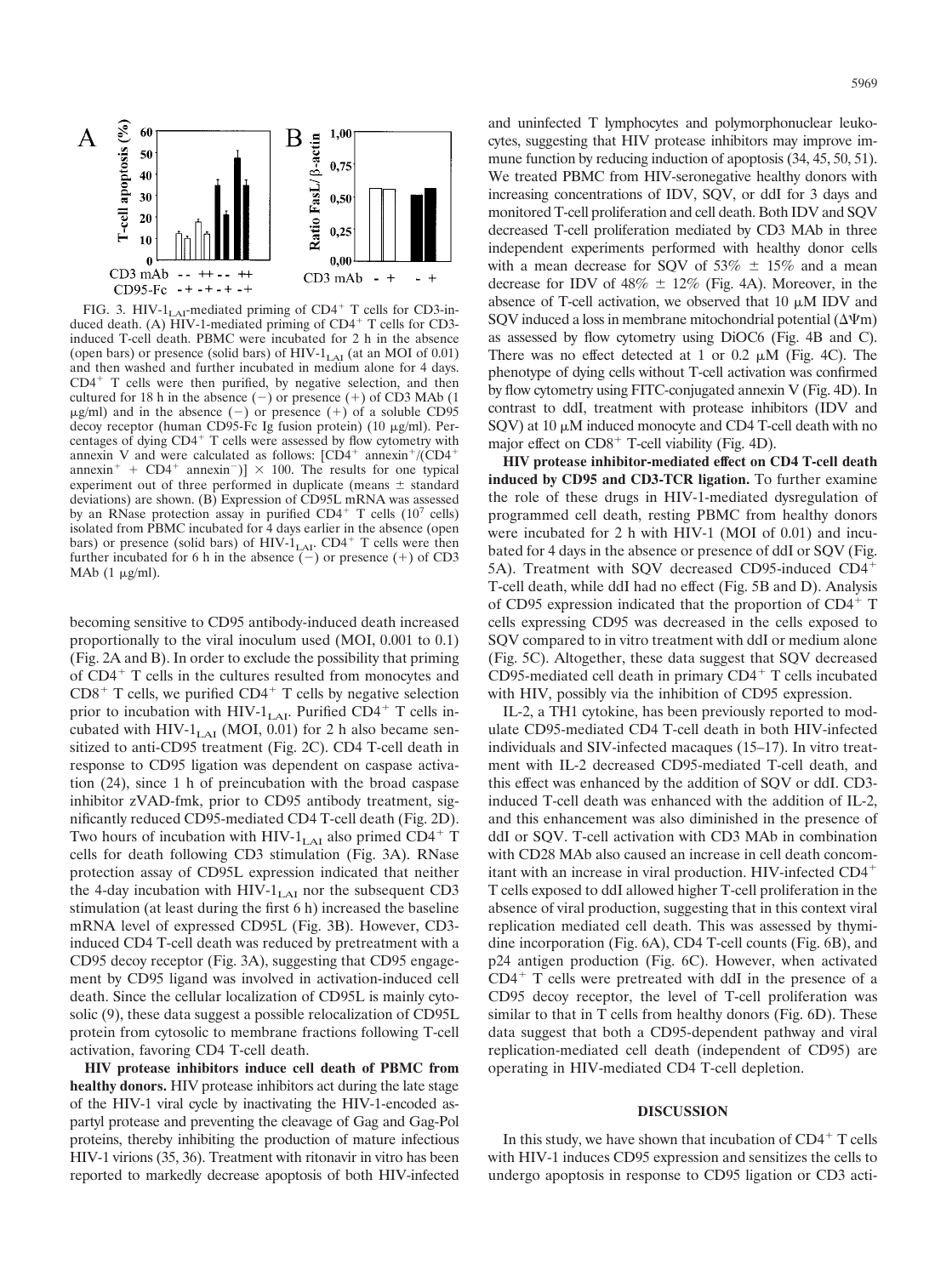

FIG. 4. Effects of HIV drugs on PBMC from healthy donors. (A) PBMC were incubated in the absence (None) or presence of ddI, SQV, and IDV, at different concentrations (10 and 1  $\mu$ M). After 1 h of in vitro treatment, PBMC were stimulated with CD3 MAb  $(1 \mu g/ml)$ . T-cell proliferation was assessed after 3 days. Data represent one typical experiment out of three performed in triplicate (means  $\pm$  standard deviations). TdR, thymidine. (B) Loss in mitochondrial membrane potential  $(\Delta \Psi m)$ in dying cells.  $\Delta \Psi$ m was assessed by flow cytometry with DiOC6 at day 3 from unstimulated PBMC. Numbers indicate percentages of  $\Delta \Psi$ m loss. PBMC were incubated in the absence (None) or presence of ddI  $(10 \mu M)$ , SQV (10  $\mu$ M), and IDV (10  $\mu$ M). (C) PBMC were incubated in the absence  $(0 \mu M)$  or presence of ddI  $(\square)$ , SQV  $(0)$ , and IDV  $(0)$ , at different concentrations (10, 1, and 0.2  $\mu$ M). Results are the means of three independent experiments (means  $\pm$  standard deviations). Statistical significance was calculated by comparing the percentage of  $\Delta \Psi$ m loss in treated cells with the percentage in the untreated cells by Student's *t* test  $(*, P < 0.05; \text{ns}, \text{no significant statistical difference}).$  (D) PBMC were incubated either in the absence (0) or in the presence of ddI, SQV, and IDV at 10  $\mu$ M. Specific monocyte (solid bars), CD4 (open bars), and CD8 (hatched bars) T-cell death was assessed after 3 days by two-color flow cytometry with annexin V. Results are the means of three independent experiments (means  $\pm$  standard deviations). Statistical significance was calculated by comparing the percentage of annexin V-positive cells in treated culture of a particular phenotype with the percentage in the untreated culture by Student's  $t$  test ( $\ast$ ,  $P < 0.05$ ; ns, no significant statistical difference).



FIG. 5. HIV drugs decreased CD95 and CD3-mediated cell death. (A) Schedule of experiment. (B) PBMC were incubated for 2 h in the absence (open bars) or presence (solid bars) of  $HIV-1<sub>LAI</sub>$  (MOI of 0.01), and cells were washed and incubated in the absence (None) or presence of ddI (5  $\mu$ M) and SQV (0.2  $\mu$ M). CD4<sup>+</sup> T cells were purified and then cultured for 18 h in the absence (Medium) or presence of CD95 MAb (1  $\mu$ g/ml). Results are the means of three independent experiments (means  $\pm$  standard deviations). Statistical significance was assessed by Student's *t* test ( $P < 0.05$ ; ns, no significance). (C) CD95 expression of CD4<sup>+</sup> T cells from PBMC of healthy donors incubated for 2 h in the absence (open bars) or presence (solid bars) of HIV- $1_{LAI}$  (MOI of 0.01), for 4 days in medium alone (None) or in the presence of drugs (ddI and SQV). CD95 expression was assessed in CD4<sup>+</sup> T cells by two-color flow cytometry. The proportion of  $CD4^+$  T cells expressing CD95 was calculated as follows:  $[CD4^+$  CD95<sup>+</sup>/(CD4<sup>+</sup> CD95<sup>+</sup> + CD4<sup>+</sup> CD95<sup>-</sup>)]  $\times$  100. Results are the means of three independent experiments (means  $\pm$  standard deviations). Statistical significance was assessed by Student's *t* test ( $P < 0.05$ ; ns, no significance). (D)  $CD4^+$  T cells were isolated as described for panel B and further cultured for 18 h in the presence of CD95 MAb  $(1 \mu g/ml)$  or CD3 MAb  $(1 \mu g/ml)$  in the absence (CD3 and CD95) or presence of IL-2 (CD3 IL-2 and CD95 IL-2) (20 ng/ml). Cell death was assessed by flow cytometry with annexin V. The percentage of dying CD4<sup>+</sup> T cells was calculated as follows:  $[CD4^+$  annexin<sup>+</sup>/(CD4<sup> $\pm$ </sup> annexin<sup> $\pm$ </sup> + CD4<sup>+</sup> annexin<sup>-</sup>)]  $\times$  100. Results are the means of two independent experiments (means  $\pm$  standard deviations).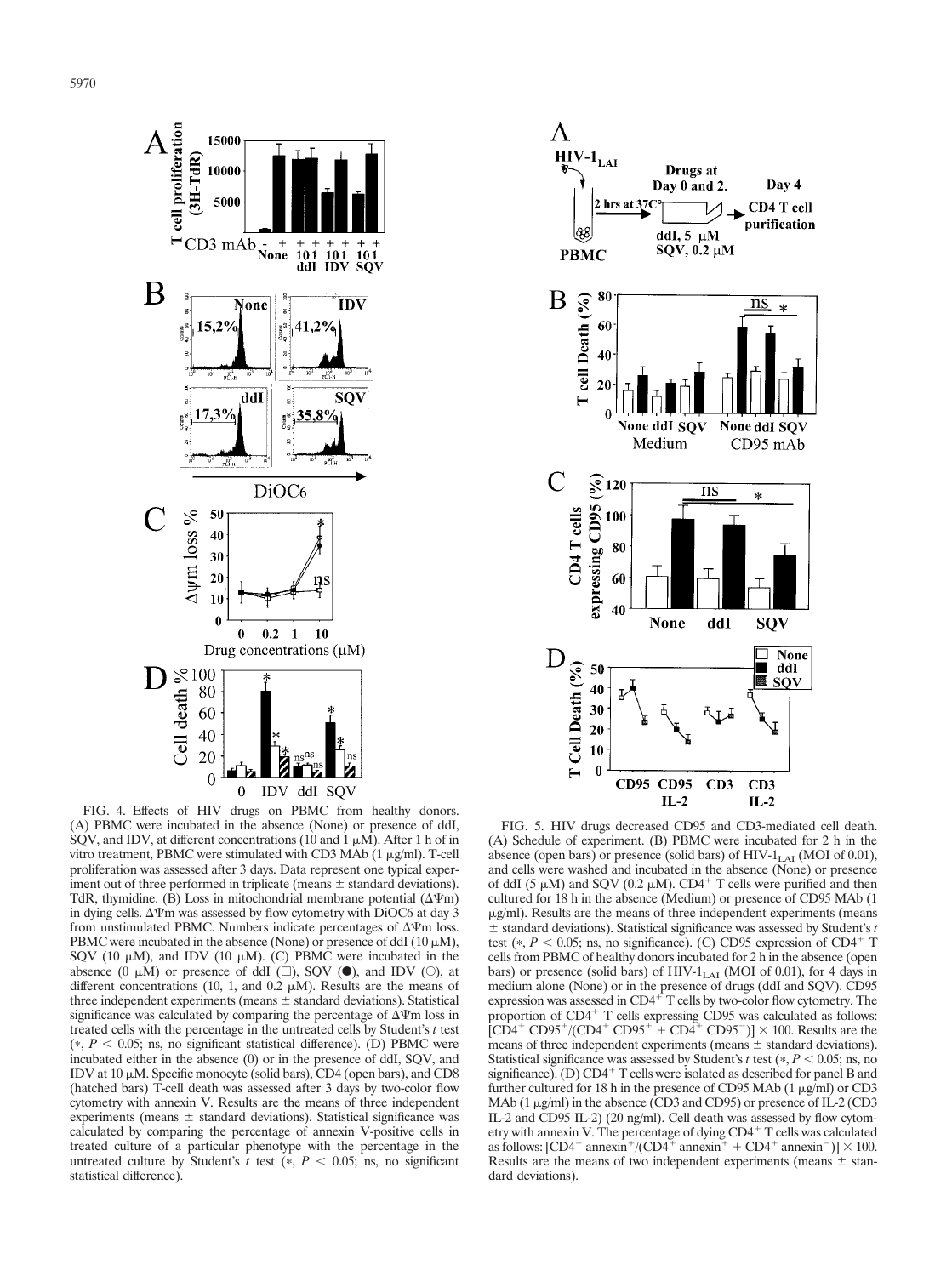

FIG. 6. T-cell proliferation is restored in the presence of ddI and CD95 decoy receptor. CD4<sup>+</sup> T cells were incubated with HIV-1<sub>LAI</sub> and purified as described for Fig. 5B. Cells were incubated in the absence (open bars) or presence (solid bars) of  $5 \mu M$  ddI added at day 0 and day 2.  $CD4+T$  cells were further stimulated in the absence (Med) or presence of CD3 MAb  $(1 \mu g/ml)$  or CD3 with CD28 MAbs  $(CD3)$ CD28)  $(1 \mu g/ml$  each). At day 3, T-cell proliferation  $(A)$ , T-cell counts (B), and p24 antigen production (C) were assessed. (A) T-cell proliferation was determined by [<sup>3</sup>H]thymidine (TdR) incorporation. Results are the means of three independent experiments (means  $\pm$  standard deviations). (B) T-cell counts were assessed by light microscopy. Results are the means of three independent experiments (means  $\pm$ standard deviations). (C) Enzyme-linked immunosorbent assay specific for p24 antigen was used to assess viral production. Results are the means of three independent experiments (means  $\pm$  standard deviations). Statistical significance was assessed by Student's  $t$  test ( $\ast$ ,  $P$  < 0.05; ns, no significant statistical difference). (D) PBMC were incubated for 2 h in the absence (open bars) or presence (filled bars) of  $HIV-1<sub>LAI</sub>$  (at an MOI of 0.01) and then washed and further incubated in medium alone (None) or in the presence of ddI for 4 days.  $CD4<sup>+</sup>$  T cells then were purified, by negative selection, and cultured for 18 h in

vation. Our data also indicate that AICD was reduced by a CD95 decoy receptor and ddI. Thus, at least two processes of AICD in  $CD4<sup>+</sup>$  T cells incubated with HIV appeared to be operating. Early following T-cell activation,  $CD4<sup>+</sup>$  T cells die through a CD95-dependent process, which does not require viral replication. This process is followed by an infection-mediated T-cell death. Both of these cell death processes may drive the loss of  $CD4<sup>+</sup>$  T lymphocytes seen clinically during HIV infection.

Protease inhibitors cause substantial increases in CD4<sup>+</sup> Tcell counts (both naive and memory cells) in HIV-infected patients. These inhibitors are presumed to exert their positive effect on  $CD4^+$  T-cell numbers and immune function by inhibiting viral replication (10, 12, 22, 23, 32). Recent studies have reported that the susceptibility of peripheral blood T cells to apoptosis decreased in HIV-1-infected adults and children treated with highly active antiretroviral therapy (4–6, 11, 26, 29). This decrease is rapid and is seen as early as 4 days after initiation of protease inhibitor therapy (6). It has been suggested that protease inhibitors may have clinical and immunological benefits, even in the absence of sustained viral suppression, and may have antiapoptotic properties. Apoptosis of in vitro mitogen-stimulated T cells has been reported elsewhere to be modulated by ritonavir, an HIV protease inhibitor, through at least two different pathways, decreased expression of caspase 1 and CD95L (45, 50). We observed that  $0.2 \mu M$ SQV, another HIV protease inhibitor, prevented HIV-1-induced CD95 expression and decreased CD95 ligation-induced cell death. Analysis of PBMC subsets from HIV-1-infected individuals demonstrated that CD95 expression was significantly reduced on  $CD45RA^+$   $CD62L^+$  naive T cells after the start of protease inhibitor therapy (2). Thus, one potential consequence could be the modulation of CD95 expression, which could then explain the direct down-regulation of apoptosis by SQV. However, the mechanism(s) by which SQV decreases CD95 expression remains unknown. Furthermore, treatment of HIV-1-infected PBMC with SQV, ddI, and IL-2 in vitro markedly decreased cell death mediated by CD95 ligation. This phenomenon may explain the increase in CD4 T-cell counts in HIV-1-infected individuals given IL-2 immunotherapy, but of course this remains to be evaluated clinically.

The concentrations of IDV and SQV in plasma of HIVinfected individuals have been reported to range from 0.2 to 5  $\mu$ M and from 0.1 to 4  $\mu$ M, respectively (54, 58), but these concentrations are increased by the concomitant use of ritonavir, which inhibits the metabolism of SQV (25, 38, 57), where concentrations of  $7 \mu M$  or more can be attained. Mitochondria are pivotal in controlling cell life and death. Thus, mitochondria represent highly sensitive stress sensors for a large variety of stimuli. We found that in vitro treatment of PBMC from healthy donors with either IDV or SQV is associated with a loss in mitochondrial membrane potential. However, the

the presence of either CD3 MAb  $(1 \mu g/ml)$  or CD3 and CD28 MAbs  $(1 \mu g/ml$  each). CD4<sup>+</sup> T cells treated with ddI were also incubated in the presence of a soluble CD95 decoy receptor (ddI/CD95-Fc) (10 -g/ml). T-cell counts were assessed by light microscopy at day 4. Results are the means of two independent experiments (means  $\pm$ standard deviations).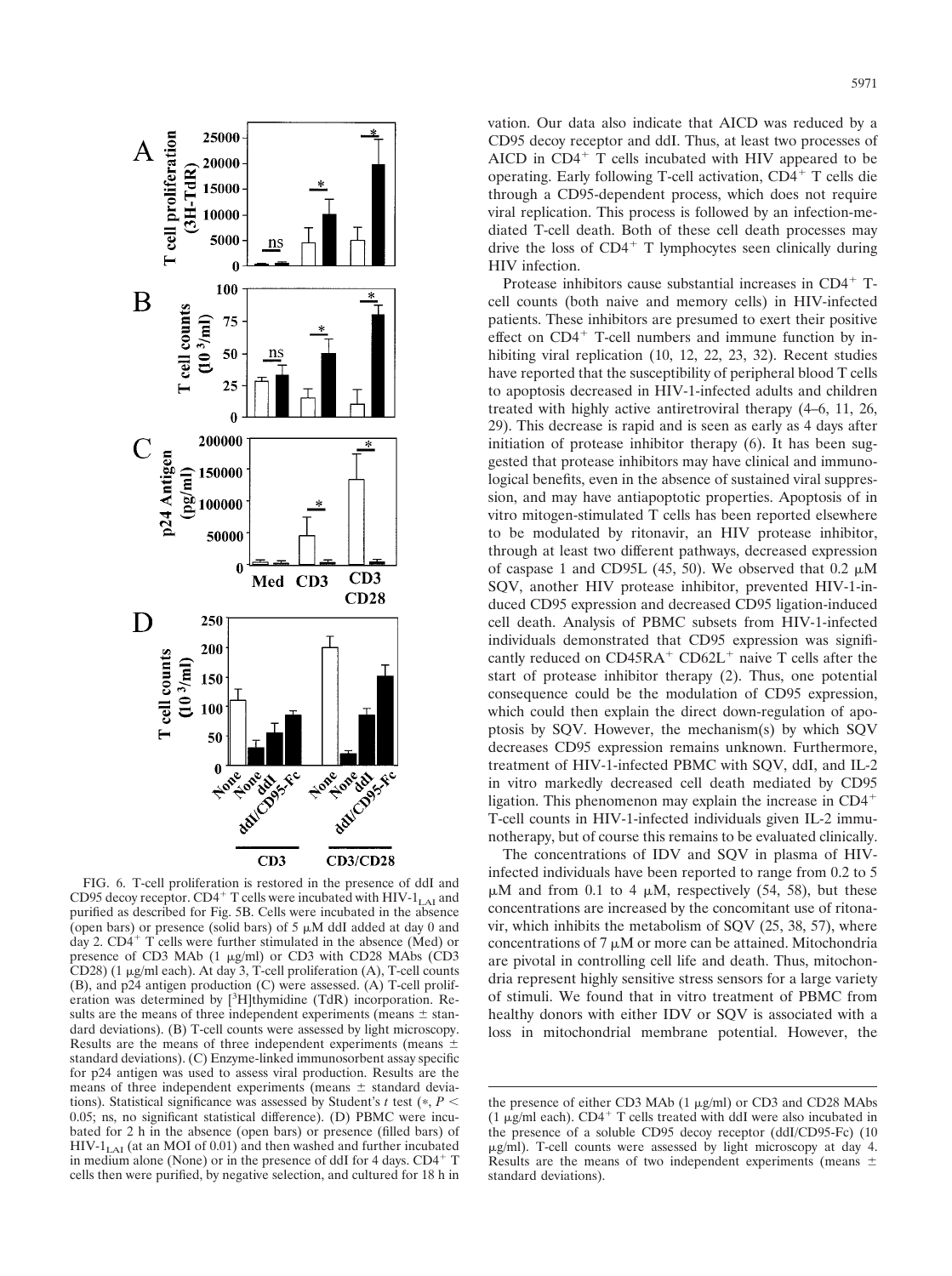mechanisms by which SQV and IDV induced mitochondrial damage remain to be clarified. We also noted that in vitro treatment of healthy donor PBMC with the combination of IDV (5  $\mu$ M; cell death, 15.7%) and SQV (5  $\mu$ M; cell death, 13.9%) is additive and induced cell death in 36.8% of the cells, which was similar to that observed with  $10 \mu M$  drugs used individually. Thus, the concentrations used in vitro to assess toxicity in this study reflect pharmacologic concentrations. Therefore, our observations reveal new mechanisms for drug protection and toxicity for  $CD4^+$  T cells during in vitro HIV infection.

# **ACKNOWLEDGMENTS**

J.E. and J.-D.L. contributed equally to the work.

This work was supported by INSERM, Paris 7 University; grants from ANRS, ECS, FRM, and Paris 7 Valorisation (J.C.A.); a doctoral fellowship from ANRS (J.-D.L.) and from ECS (F.P.); the National Institute of Allergy and Infectious Diseases (AI46237); the Center for AIDS Research Genomics Core Laboratory (AI36214); the Universitywide AIDS Research Program and the San Diego Veterans Medical Research Foundation (J.C.); NIH grants AI27670, AI38858, AI43638, and AI29164 (D.D.R.); and the San Diego Veterans Affairs Healthcare System. J.E. was sponsored by a Human Science Frontier Program fellowship.

We thank Shigekazu Nagata for the generous gift of CD95L cDNA, Sara Albanil for technical assistance, Judy Norberg and Michele Lutz for flow cytometric analyses, and David Looney (CFAR core director of molecular biology), G. Peytavin (Bichat-Claude Bernard Hospital), and Davey Smith for critical review of the manuscript.

### **REFERENCES**

- 1. **Ameisen, J. C., J. Estaquier, and T. Idziorek.** 1994. From AIDS to parasite infection: pathogen-mediated subversion of programmed cell death as a mechanism for immune dysregulation. Immunol. Rev. **142:**9–51.
- 2. **Amendola, A., F. Poccia, F. Martini, C. Gioia, V. Galati, M. Pierdominici, M. Marziali, F. Pandolfi, V. Colizzi, M. Piacentini, E. Girardi, G. D'Offizi, et al.** 2000. Decreased CD95 expression on naive T cells from HIV-infected persons undergoing highly active anti-retroviral therapy (HAART) and the influence of IL-2 low dose administration. Clin. Exp. Immunol. **120:**324–332.
- 3. **Andre, P., M. Groettrup, P. Klenerman, R. de Giuli, B. L. Booth, Jr., V. Cerundolo, M. Bonneville, F. Jotereau, R. M. Zinkernagel, and V. Lotteau.** 1998. An inhibitor of HIV-1 protease modulates proteasome activity, antigen presentation, and T cell responses. Proc. Natl. Acad. Sci. USA **95:**13120– 13124.
- 4. **Aries, S. P., K. Weyrich, B. Schaaf, F. Hansen, R. H. Dennin, and K. Dalhoff.** 1998. Early T-cell apoptosis and Fas expression during antiretroviral therapy in individuals infected with human immunodeficiency virus-1. Scand. J. Immunol. **48:**86–91.
- 5. **Badley, A. D., D. H. Dockrell, A. Algeciras, S. Ziesmer, A. Landay, M. M. Lederman, E. Connick, H. Kessler, D. Kuritzkes, D. H. Lynch, P. Roche, H. Yagita, and C. V. Paya.** 1998. In vivo analysis of Fas/FasL interactions in HIV-infected patients. J. Clin. Investig. **102:**79–87.
- 6. **Badley, A. D., K. Parato, D. W. Cameron, S. Kravcik, B. N. Phenix, D. Ashby, A. Kumar, D. H. Lynch, J. Tschopp, and J. B. Angel.** 1999. Dynamic correlation of apoptosis and immune activation during treatment of HIV infection. Cell Death Differ. **6:**420–432.
- 7. **Baumler, C. B., T. Bohler, I. Herr, A. Benner, P. H. Krammer, and K. M. Debatin.** 1996. Activation of the CD95 (APO-1/Fas) system in T cells from human immunodeficiency virus type-1-infected children. Blood **88:**1741– 1746.
- 8. **Bohler, T., C. Baumler, I. Herr, A. Groll, M. Kurz, and K. M. Debatin.** 1997. Activation of the CD95 system increases with disease progression in human immunodeficiency virus type 1-infected children and adolescents. Pediatr. Infect. Dis. J. **16:**754–759.
- 9. **Bossi, G., and G. M. Griffiths.** 1999. Degranulation plays an essential part in regulating cell surface expression of Fas ligand in T cells and natural killer cells. Nat. Med. **5:**90–96.
- 10. **Cavert, W., D. W. Notermans, K. Staskus, S. W. Wietgrefe, M. Zupancic, K. Gebhard, K. Henry, Z. Q. Zhang, R. Mills, H. McDade, C. M. Schuwirth, J. Goudsmit, S. A. Danner, and A. T. Haase.** 1997. Kinetics of response in lymphoid tissues to antiretroviral therapy of HIV-1 infection. Science **276:** 960–964.
- 11. **Chavan, S. J., S. L. Tamma, M. Kaplan, M. Gersten, and S. G. Pahwa.** 1999. Reduction in T cell apoptosis in patients with HIV disease following antiretroviral therapy. Clin. Immunol. **93:**24–33.
- 12. **Collier, A. C., R. W. Coombs, D. A. Schoenfeld, R. L. Bassett, J. Timpone, A. Baruch, M. Jones, K. Facey, C. Whitacre, V. J. McAuliffe, H. M. Friedman, T. C. Merigan, R. C. Reichman, C. Hooper, L. Corey, et al.** 1996. Treatment of human immunodeficiency virus infection with saquinavir, zidovudine, and zalcitabine. N. Engl. J. Med. **334:**1011–1017.
- 13. Davis, I. C., M. Girard, and P. N. Fultz. 1998. Loss of CD4<sup>+</sup> T cells in human immunodeficiency virus type 1-infected chimpanzees is associated with increased lymphocyte apoptosis. J. Virol. **72:**4623–4632.
- 14. **Estaquier, J., T. Idziorek, F. de Bels, F. Barre-Sinoussi, B. Hurtrel, A. M. Aubertin, A. Venet, M. Mehtali, E. Muchmore, P. Michel, et al.** 1994. Programmed cell death and AIDS: significance of T-cell apoptosis in pathogenic and nonpathogenic primate lentiviral infections. Proc. Natl. Acad. Sci. USA **91:**9431–9435.
- 15. **Estaquier, J., T. Idziorek, W. Zou, D. Emilie, C. M. Farber, J. M. Bourez, and J. C. Ameisen.** 1995. T helper type 1/T helper type 2 cytokines and T cell death: preventive effect of interleukin 12 on activation-induced and CD95  $(FAS/APO-1)$ -mediated apoptosis of CD4<sup>+</sup> T cells from human immunodeficiency virus-infected persons. J. Exp. Med. **182:**1759–1767.
- 16. **Estaquier, J., V. Monceaux, M. C. Cumont, A. M. Aubertin, B. Hurtrel, and J. C. Ameisen.** 2000. Early changes in peripheral blood T cells during primary infection of rhesus macaques with a pathogenic SIV. J. Med. Primatol. **29:**127–135.
- 17. **Estaquier, J., M. Tanaka, T. Suda, S. Nagata, P. Golstein, and J. C. Ameisen.** 1996. Fas-mediated apoptosis of  $CD4^+$  and  $CD8^+$  T cells from human immunodeficiency virus-infected persons: differential in vitro preventive effect of cytokines and protease antagonists. Blood **87:**4959–4966.
- 18. **Finkel, T. H., G. Tudor-Williams, N. K. Banda, M. F. Cotton, T. Curiel, C. Monks, T. W. Baba, R. M. Ruprecht, and A. Kupfer.** 1995. Apoptosis occurs predominantly in bystander cells and not in productively infected cells of HIV- and SIV-infected lymph nodes. Nat. Med. **1:**129–134.
- 19. **Gandhi, R. T., B. K. Chen, S. E. Straus, J. K. Dale, M. J. Lenardo, and D. Baltimore.** 1998. HIV-1 directly kills CD4<sup>+</sup> T cells by a Fas-independent mechanism. J. Exp. Med. **187:**1113–1122.
- 20. **Glynn, J. M., D. L. McElligott, and D. E. Mosier.** 1996. Apoptosis induced by HIV infection in H9 T cells is blocked by ICE-family protease inhibition but not by a Fas(CD95) antagonist. J. Immunol. **157:**2754–2758.
- 21. **Gougeon, M. L., S. Garcia, J. Heeney, R. Tschopp, H. Lecoeur, D. Guetard, V. Rame, C. Dauguet, and L. Montagnier.** 1993. Programmed cell death in AIDS-related HIV and SIV infections. AIDS Res. Hum. Retrovir. **9:**553– 563.
- 22. **Gulick, R. M., J. W. Mellors, D. Havlir, J. J. Eron, C. Gonzalez, D. McMahon, D. D. Richman, F. T. Valentine, L. Jonas, A. Meibohm, E. A. Emini, and J. A. Chodakewitz.** 1997. Treatment with indinavir, zidovudine, and lamivudine in adults with human immunodeficiency virus infection and prior antiretroviral therapy. N. Engl. J. Med. **337:**734–739.
- 23. **Hammer, S. M., K. E. Squires, M. D. Hughes, J. M. Grimes, L. M. Demeter, J. S. Currier, J. J. Eron, Jr., J. E. Feinberg, H. H. Balfour, Jr., L. R. Deyton, J. A. Chodakewitz, M. A. Fischl, et al.** 1997. A controlled trial of two nucleoside analogues plus indinavir in persons with human immunodeficiency virus infection and CD4 cell counts of 200 per cubic millimeter or less. N. Engl. J. Med. **337:**725–733.
- 24. **Hengartner, M. O.** 2000. The biochemistry of apoptosis. Nature **407:**770– 776.
- 25. **Hsu, A., G. R. Granneman, G. Cao, L. Carothers, A. Japour, T. El-Shourbagy, S. Dennis, J. Berg, K. Erdman, J. M. Leonard, and E. Sun.** 1998. Pharmacokinetic interaction between ritonavir and indinavir in healthy volunteers. Antimicrob. Agents Chemother. **42:**2784–2791.
- 26. **Johnson, N., and J. M. Parkin.** 1998. Anti-retroviral therapy reverses HIVassociated abnormalities in lymphocyte apoptosis. Clin. Exp Immunol. **113:** 229–234.
- 27. **Katsikis, P. D., M. E. Garcia-Ojeda, J. F. Torres-Roca, I. M. Tijoe, C. A. Smith, and L. A. Herzenberg.** 1997. Interleukin-1 beta converting enzymelike protease involvement in Fas-induced and activation-induced peripheral blood T cell apoptosis in HIV infection. TNF-related apoptosis-inducing ligand can mediate activation-induced T cell death in HIV infection. J. Exp. Med. **186:**1365–1372.
- 28. **Katsikis, P. D., E. S. Wunderlich, C. A. Smith, and L. A. Herzenberg.** 1995. Fas antigen stimulation induces marked apoptosis of T lymphocytes in human immunodeficiency virus-infected individuals. J. Exp. Med. **181:**2029– 2036.
- 29. **Kotler, D. P., T. Shimada, G. Snow, G. Winson, W. Chen, M. Zhao, Y. Inada, and F. Clayton.** 1998. Effect of combination antiretroviral therapy upon rectal mucosal HIV RNA burden and mononuclear cell apoptosis. AIDS **12:**597–604.
- 30. **Laurent-Crawford, A. G., B. Krust, S. Muller, Y. Riviere, M. A. Rey-Cuille, J. M. Bechet, L. Montagnier, and A. G. Hovanessian.** 1991. The cytopathic effect of HIV is associated with apoptosis. Virology **185:**829–839.
- 31. Lewis, D. E., D. S. Tang, A. Adu-Oppong, W. Schober, and J. R. Rodgers.<br>1994. Anergy and apoptosis in CD8<sup>+</sup> T cells from HIV-infected persons. J. Immunol. **153:**412–420.
- 32. **Li, T. S., R. Tubiana, C. Katlama, V. Calvez, H. Ait Mohand, and B. Autran.** 1998. Long-lasting recovery in CD4 T-cell function and viral-load reduction